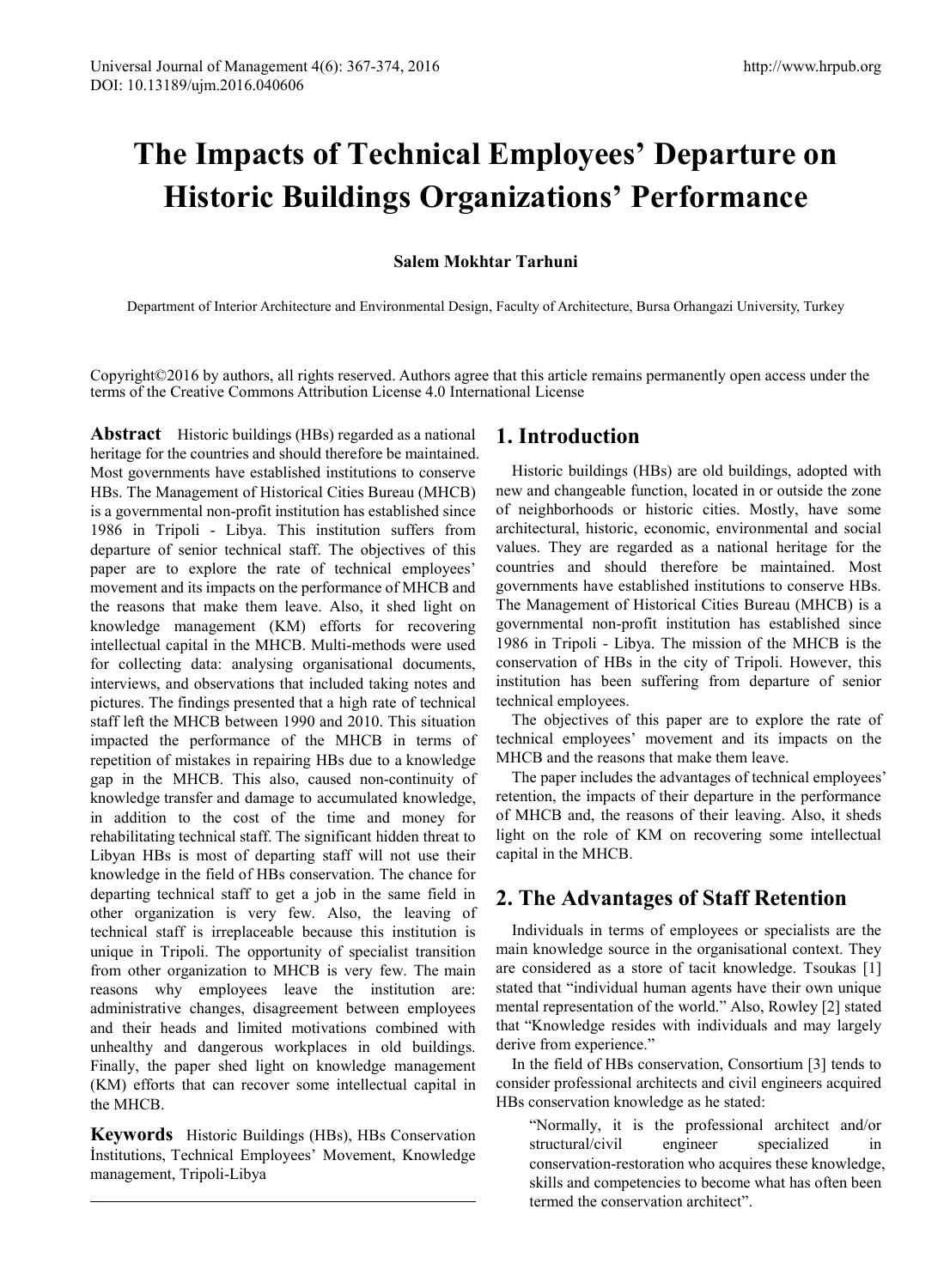However, 'staying in the same job' ensures employees get knowledge from accumulated experiences. This leads to performing the work efficiently. Regarding historic buildings conservation, the expert in this field 'Fielden' [4] stated that "staff retention is an important factor in staff developing a thorough knowledge". In addition to achieving the scope of work, senior technical employees contribute to transfer technical and management knowledge to junior architects, engineers, technicians, surveyors and draftsmen. They enrich the discussions that increase knowledge sharing.

## **3. Methodology**

The objectives of this paper are to explore the rate of technical employees' movement and its impacts on the performance of MHCB in conserving Libyan historic buildings. Also, it explored the reasons that were combined in the MHCB to make technical staff leave, and shed light on KM efforts that can help recovering some intellectual capital in the MHCB. The field research was conducted in Tripoli, Libya between 20/9/2010 and 30/11/2010. However, there is a difficulty to up-date the data because of the situation in Libya. Multi-methods were used for collecting data and information: analysing administration records and, interviews with current and previous employees in addition to observations (taking notes and pictures).

The administration records of technical employees in the MHCB between 1986 and 2010 were analyzed in order to find the rate of technical staff who left the MHCB between 1986 and 2010. The names and dates of current and previous technical employees, who had worked in the MHCB since 1986, were collected and reviewed with some existing and previous senior employees (during interviews) to make sure that no names were missed.

Furthermore, semi-structured interviews were conducted with twelve interviewees representing various parties in the MHCB and local HB conservation field. The frame for choosing the interviewees who agreed to an interview included: the interviewee having experience of ten years or more in the field of HBs conservation and knowing about the MHCB and local HB conservation work.

Also, the selection process considered the variation of levels to better reflect opinion regarding the existing situation in this institution. The chosen employees were asked to name previous technical employees in the field of HB conservation. However, the respondent interviewees' experience ranged between ten and twenty five years, with 66.7% of them (8/12) being MHCB key employees: top level management (two interviewees), medium level management (three interviewees), and other senior technical employees (three interviewees). The rest were four interviewees from outside the MHCB, representing 33.3% of interviewees (4/12); three were previously technical employees at the MHCB, and the coordinator of the national group for protecting HBs who has cooperated with the MHCB.

The interviewees group was comprised of: five architects, two civil engineers, three technicians, one librarian and one fine artist.

## **4. The Findings**

#### **4.1. Statistics about Technical Staff and Their Movement in the MHCB**

The current technical staff in the MHCB numbered 30 employees; 4 architects, 3 civil engineers, 6 technicians and the remaining 17 members of technical staff are surveyors and draftsmen. However, the administration records that include previous technical employees were analysed in order to find the rate of their leaving the MHCB between 1986 and 2010.

The comprehensive view (table 1 and figure 1) shows that the total number of technical employees who left the MHCB between 1986 and 2010 was 56, including 25 architects, 17 civil engineers and 14 surveyors/draftsmen. The percentage of total technical staff leaving was 65.12%. The most significant rate of departure was among architects (86.20%) and civil engineers (85%), compared with surveyors and draftsmen at 45.16%. No technicians left the MHCB.

| Duration of working in<br>MHCB | Architects       | Civil<br>Engineers | Technicians | Surveyors+<br>draftsmen | Total          |
|--------------------------------|------------------|--------------------|-------------|-------------------------|----------------|
| $1986 - 2010$ (all)            | 29               | 20                 | 6           | 31                      | 86             |
| $2010$ (existing)              | 4                |                    | b           | 17                      | 30             |
| Number of departures           | 25               | 17                 |             | 14                      | 56             |
| percentage of leaving          | $(25/29)$ 86.20% | (17/20) 85%        | $0\%$       | $(14/31)$ 45.16%        | (56/86) 65.12% |

**Table 1.** The number of MHCB's technical employees between 1986 and 2010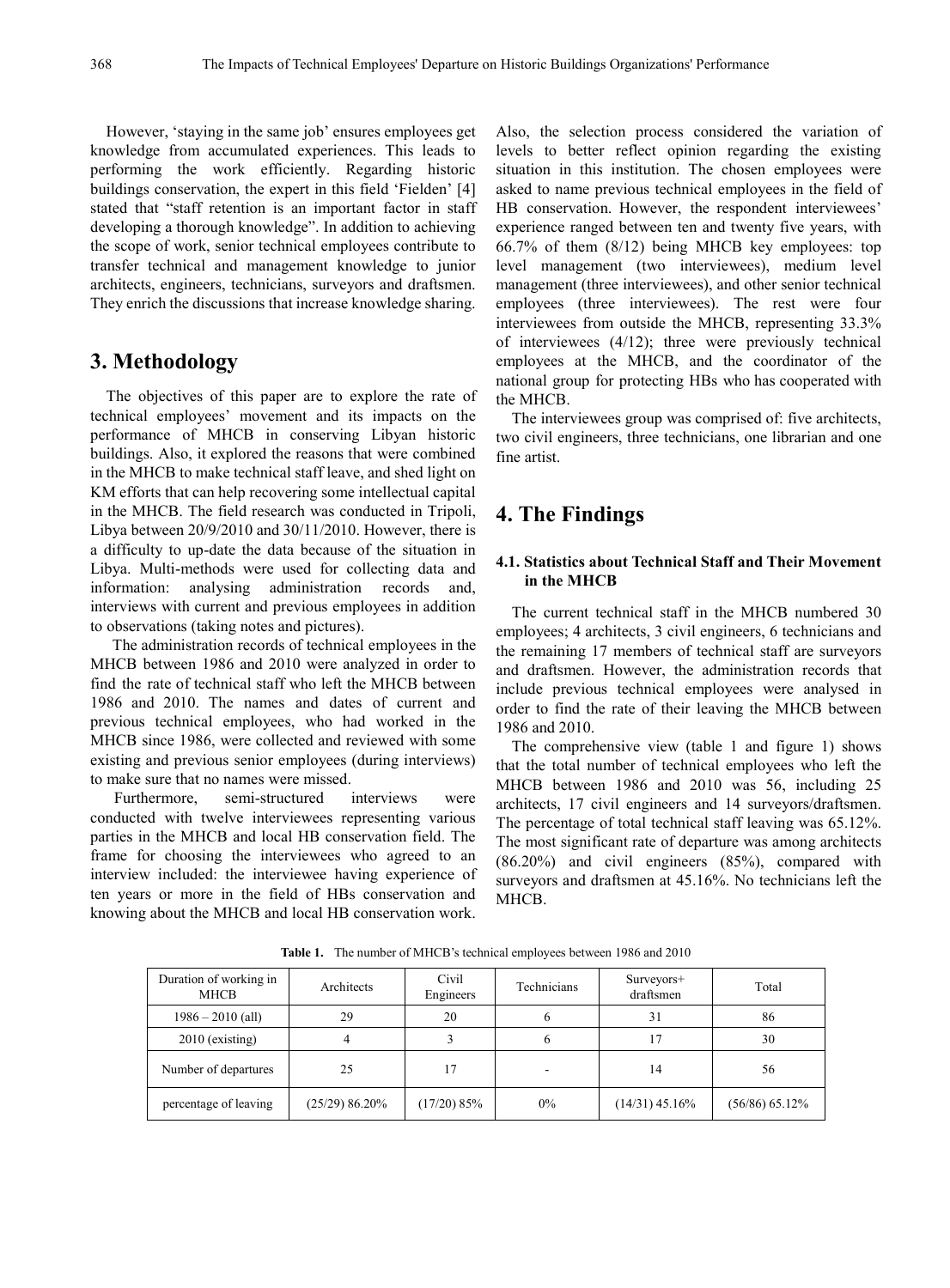

**Figure 1.** A comparison between the number of existing technical employees (2010) and total number of technical employees who worked in the MHCB between 1986 and 2010

In more details, figure 2 shows that the highest number of architects who had worked in the MHCB was between 1990 and 1994 (12 architects). The number decreased later and fluctuated between four and seven in the duration between 1999 and 2010. Also, the highest number of civil engineers was in 1992 (11 engineers). The number decreased later and fluctuated between three and five in the duration between 1999 and 2010. However, the maximum number of surveyors and draftsmen was 23 in 1993 and the number continued to be stable between 17 and 20 in the duration between 1999 and 2010. The number of technicians remained stable (six) from 2004 to 2010.



**Figure 2.** Number of technical employees in the MHCB between 1986 and 2010

This fluctuation of technical staff numbers reflects the range of their movement in the MHCB. Figure 3 illustrates the numbers of technical employees who left the MHCB between 1990 and 2010.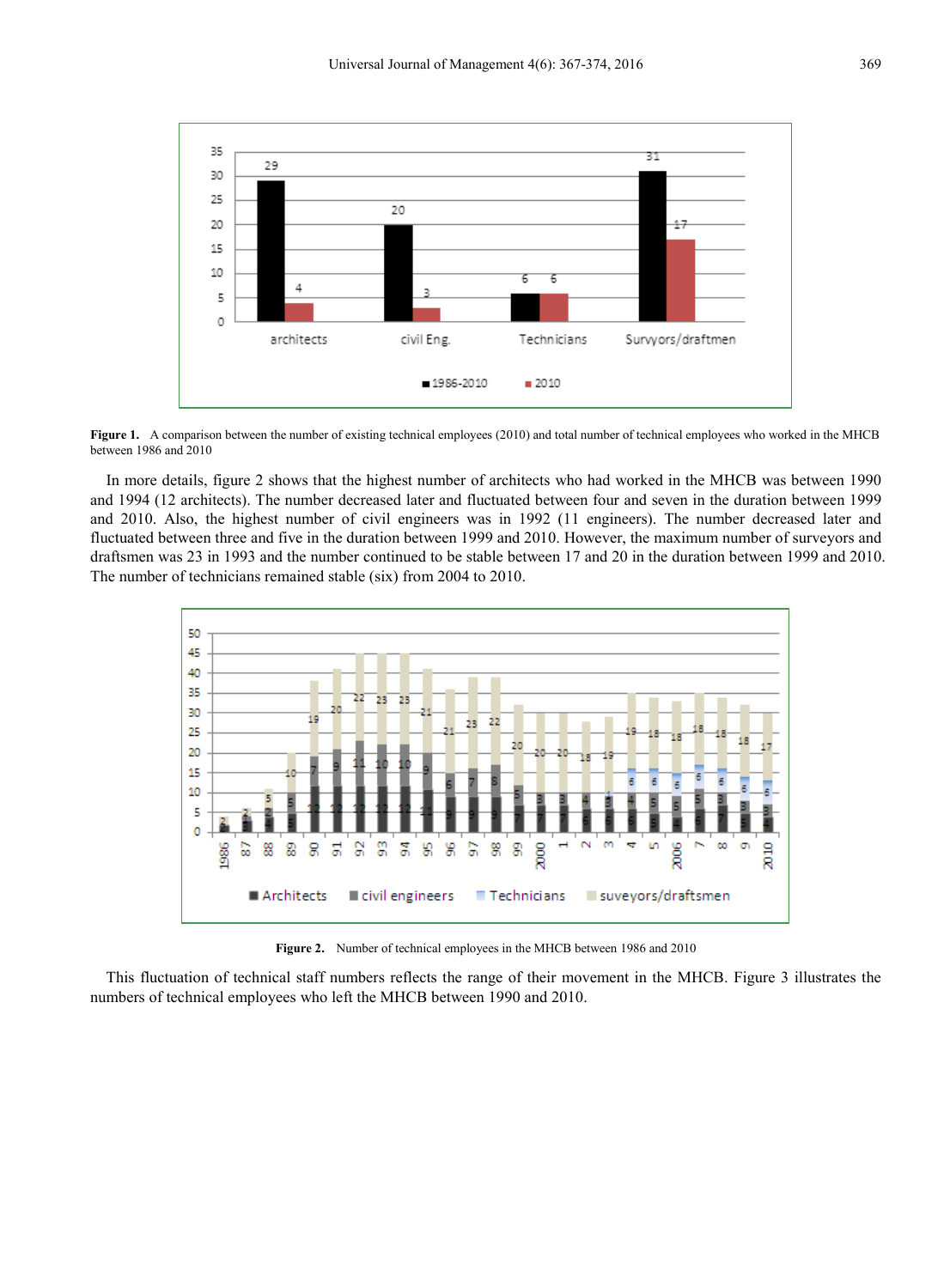

**Figure 3.** Number of technical employees who left the MHCB between 1986 and 2010

| Technical staff                  | Architects     | Civil engineers | Technicians              | Surveyors/draftsmen | Total             |
|----------------------------------|----------------|-----------------|--------------------------|---------------------|-------------------|
| Number of departing<br>employees | 25             |                 | $\overline{\phantom{0}}$ |                     |                   |
| Range $(min - max)$              | $2 - 19$ years | $2 - 19$ years  | $\overline{\phantom{a}}$ | $2 - 20$ years      | $2 - 20$<br>vears |

Mean of work years 6.3 years 6.3 years 6.05 years 6.05 years 6.5 years 6.5 years 6.5 years

**Table 2.** The work experience for technical employees who left the MHCB between 1990 and 2010

The average of work experience for the technical employees who left the MHCB between 1990 and 2010 was 6.5 years (table 2), and the range was between two and twenty years. However, 12 architects, 7 civil engineers and 10 surveyors left after more than 5 years of work experience in the MHCB.

#### **4.2. The Interviews and Observations about the Impacts and the Reasons of Employees' Movement**

On this theme, information regarding the impacts and reasons of technical employees' departure were collected from interviews with twelve interviewees representing various parties in the MHCB and previous senior employees in the MHCB.

Regarding the impacts of employees' movement, generally, all interviewees agreed about the existence of this problem in the MHCB. A senior technical employee stated: "Unlike other departments, technical department staff are the most changeable staff." Also, the director of the MHCB library stated that "A group of senior employees and consultants have left this institution. It was a loss for the institution, an irreplaceable loss." Furthermore, all

interviewees agreed regarding the negative effects of this action. Most of them emphasized that it affected the MHCB performance and had caused a knowledge gap or leakage and non-continuity of knowledge transfer, in addition to being a waste of time and costing money for rehabilitating technical staff and for dealing with external consultant offices.

The high rate of departure of architects and engineers has negatively affected the MHCB performance. The head of the architectural studies section argued that all senior architects and engineers are busy on multiple tasks and unqualified juniors became decision makers in some cases. However, this situation caused repetition of mistakes and delay of conservation work. The main repeated mistakes that were observed in refurbished HBs under supervision of the MHCB include: removing all old plaster layers, using cement mortar for plastering, using reinforced concrete for treating cracks, and using inappropriate metal ties for supporting arches. One example is the former Bank of Rome in the old city of Tripoli, Libya (figure 4). Although the refurbishment works were conducted in 2004, it was done in the wrong way due to removing all old plaster layers and use Portland cement for re-plastering. This wrong intervention in HBs led to high dampness in walls.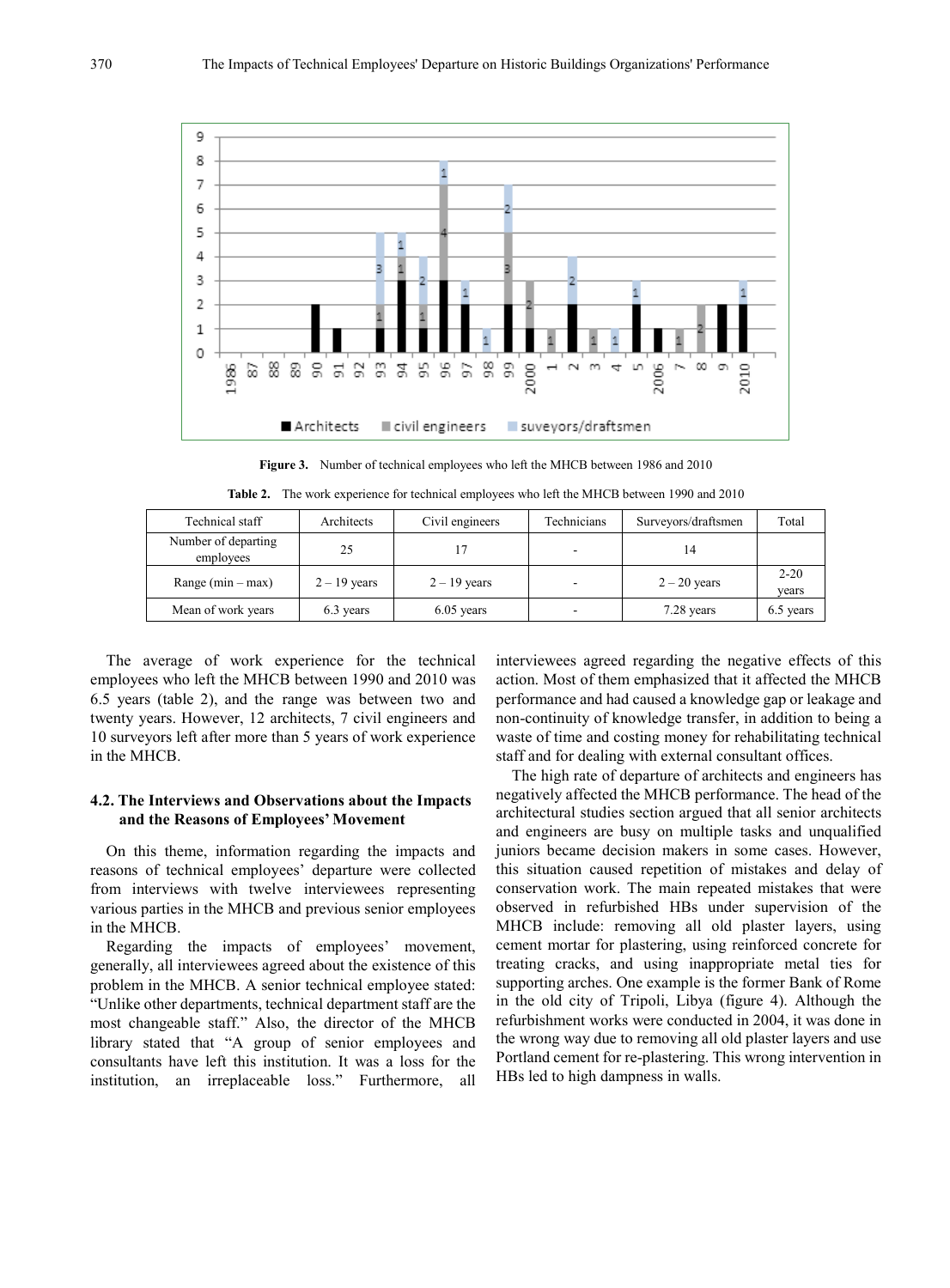

**Figure 4.** High dampness in the walls of former Bank of Rome, Tripoli

Furthermore, at the top level management, the head of the institution stated that "the lack of experts due to senior staff leaving forced the MHCB to depend on external consultants and consultancy offices (short contract) for conducting some HB conservation studies." This means extra cost and extra time for performing the work.

Regarding knowledge gap and non-continuity of knowledge transfer, the head of technical studies stated that "Architects and others who left the MHCB have caused a knowledge gap, because we have lost their knowledge." Also, an ex-senior cooperative engineer at the MHCB stated "the departure of employees from the bureau has led to the loss of the knowledge that they possess, in addition to the cost of the time and money for habilitating them." Furthermore, an exsenior architect mentioned that "seniors have left the institution; most knowledge that employees have is in their minds, and unfortunately it leaves when the holder leaves the institution." Moreover, an ex-architect stated that "senior architects and engineers who have left the institution have caused the non-continuity of knowledge transfer in this institution; it has caused a type of damage to accumulated knowledge". Finally, an engineer mentioned the loss of explicit knowledge, as he claimed that "some studies and reports which had already been done by employees who have left the MHCB were lost because only they know where they are".

Previous quotations present a problem as technical employees had left the MHCB with the knowledge that they had built from years of work experience in the field of HB conservation. This situation presents a threat against HB conservation. The MHCB cannot meet its objectives of conserving HBs effectively due to a knowledge gap. There is non-continuity of knowledge transfer and leakage of knowledge they have in their minds and also explicit knowledge may they have or have access to. This caused repeating the repairing work because of mistakes, in addition to being a waste of time and costing money to repeat the work, to habilitate technical staff, and to deal with external consultants and consultancy offices.

Regarding the reasons of employees' movement, three interviewees attributed this to the administrative changes. An ex- architect stated about the results of the administration

changes that "The heads of this institution have been changed more than seven times since its establishment. When the head manager leaves some architects and engineers depart this institution too. Others leave because they disagree with their heads." Other two interviewees attributed that to the lack of organisation policies regarding staff motivation, as an ex-architectural employee stated that "although the work type is harder than normal jobs there is not enough motivation provided for technical employees." Moreover, a senior technical employee stated that "although of unhealthy and dangerous work places in old buildings, there are fixed salaries and limited motivations for technical staff to continue in this institution." This is true as observed in the old city of Tripoli (figure 5).



**Figure 5.** Jama Mushat Tripoli – an example of dangerous workplaces in old buildings (the author 2010)

In brief, the main reasons why employees leave the institution are: administrative changes, disagreement with their heads and, limited motivations combined with unhealthy and dangerous workplaces in old buildings.

## **5. Discussions**

Statistics of technical employees illustrate that the percentage of total technical staff that had left the MHCB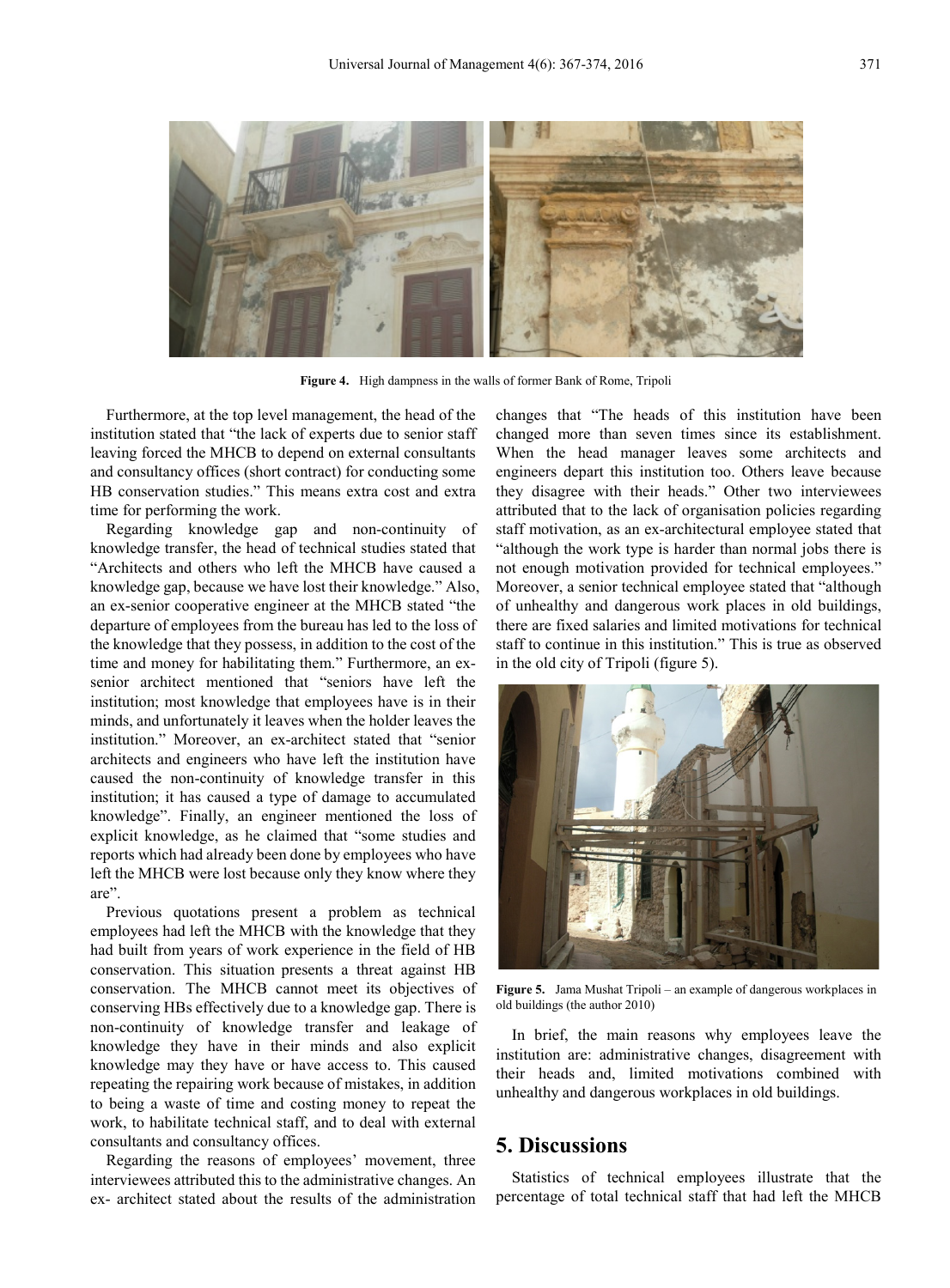between 1986 and 2010 was 65.12%. The architects and civil engineers were the most frequently changed staff. The statistics (table 1, figure 1) illustrated that 85% of architects and civil engineers left the MHCB, whereas 38% were left among surveyors and draftsmen.

The point here is that architects, engineers, surveyors and draftsmen have left this institution with the knowledge they gained from years of work (practical) experience in the field of HB conservation. This situation is considered a threat against conserving HBs in the MHCB. However, staff leaving with their knowledge is known in the literature. For instance, Egbu et al [5] stated that:

"It seems that the importance of the employees' knowledge is often realized, perhaps too late, when the employee is about to leave the organization, as he/she prepares to take with him/her knowledge and experience gained over the years".

Furthermore, Sheehan et al [6] stated that "senior staff retires or leave organisations regularly, potentially taking tacit knowledge and potential source of competitive advantage with them".

In the MHCB, the interviews' findings (section 4.2) showed that because of the huge technical staff turnover, MHCB cannot meet its objectives of conserving HBs effectively. The senior architects and engineers with work experience were replaced by unqualified juniors who became decision makers. A lack of experts within the MHCB who could conduct conservation work correctly caused repetition of mistakes (figure 4) that delays and increases the cost and time for performing repairing work. Also, the institution has wasted both, the time and money that was spent on developing departing technical employees' skills and knowledge.

The continued departure of technical staff had caused also, a knowledge gap and non-continuity of knowledge transfer. The institution has lost not only their personal knowledge but also the explicit knowledge they may have or have access to. Most seniors have left the MHCB, without transferring their knowledge to juniors. In this regard, Macintosh [7] stated that "there are trends for employees to retire earlier and for increasing mobility, leading to loss of knowledge". However, in comparison with other businesses, (relatively) the loss of any senior technical staff member from a HB conservation organisation is an irreparable loss. This is because the number of specialists in the field of HB conservation is limited, particularly in Libya. The departing senior architects and engineers are irreplaceable due to the MHCB being the only governmental institution responsible for conserving HBs in the city of Tripoli. This means the opportunity of employees with sufficient experience transition from other similar organizations in the country is very few. Moreover, the significant hidden threat to Libyan HBs is most of departing staff will not use their knowledge in the field of HBs conservation. The field of new design and construction attract them. The chance for departing technical staff to get a job and use their knowledge in the field of HBs conservation

is very few because this institution is unique in Tripoli.

The reasons as discussed in section 4.2 that were combined in the MHCB to make technical staff leave include: the administrative changes, disagreements between technical employees and their heads, and insufficient motivation policies, in addition to the fact that the work type is special and harder than normal jobs in terms of dangerous work places in the old HBs restoration projects (figure 5). Although retirement appears in literature as a main reason for leaving the work, no cases of retirement were observed in the MHCB, all departing technical staff still under the age of retirement. The situation of employees' departure has been considered in the wider literature in the field of knowledge management.

Knowledge management  $(KM)^1$  $(KM)^1$  can help recover some intellectual capital in organisations. The situation in the MHCB calls to provide sufficient policies that motivate technical staff to stay. One of KM's goals is to ensure that knowledge-workers stay with the company through staff motivation policies (Beijerse [8]). Furthermore, KM processes include knowledge developing, capturing and sharing, Rowley [9], and Murthy and Panchal [10] state that developing organizational norms and values which support the creation and sharing of knowledge is essential for successful organizations. Other KM norms or policies have been mentioned by Vector [11], such as incorporating rewards into performance measurement plans and making content submission mandatory. The literature in the field of KM mentioned that to understand the hidden meaning, a rich data context in studies and reports is essential in the articulation process, as Brandon et al [12] stated:

"Since people always shuffle within and between companies, it is difficult to reach the historical report authors who understand the hidden meaning of project historical data. The historical data should provide a rich data context so that it can be used with minimum or no consultation of authors".

On the other hand, Bishop [14] stated that KM activities should be seen as a useful aspect of work rather than something that is required and, therefore, the policies and procedures approach should be minimized. Also, Rowley [15] stated that:

"Knowledge resides with individuals and may largely derive from experience. This embedded knowledge will only be drawn out if those individuals reflect on, and are convinced by, the fact that they need to share their knowledge."

Finally, the scholars in the field of HB conservation, Dann and Wood [16] call for appropriate outsourcing policies to ensure that the organization has the required skills available. One of external sources of knowledge is individuals who left

-

<sup>1</sup> Knowledge management (KM) can be defined as: "the management processes that enable organisations to identify available and required knowledge, capture and share it for effective use to achieve organisational objectives and create new knowledge (Tarhuni [13])".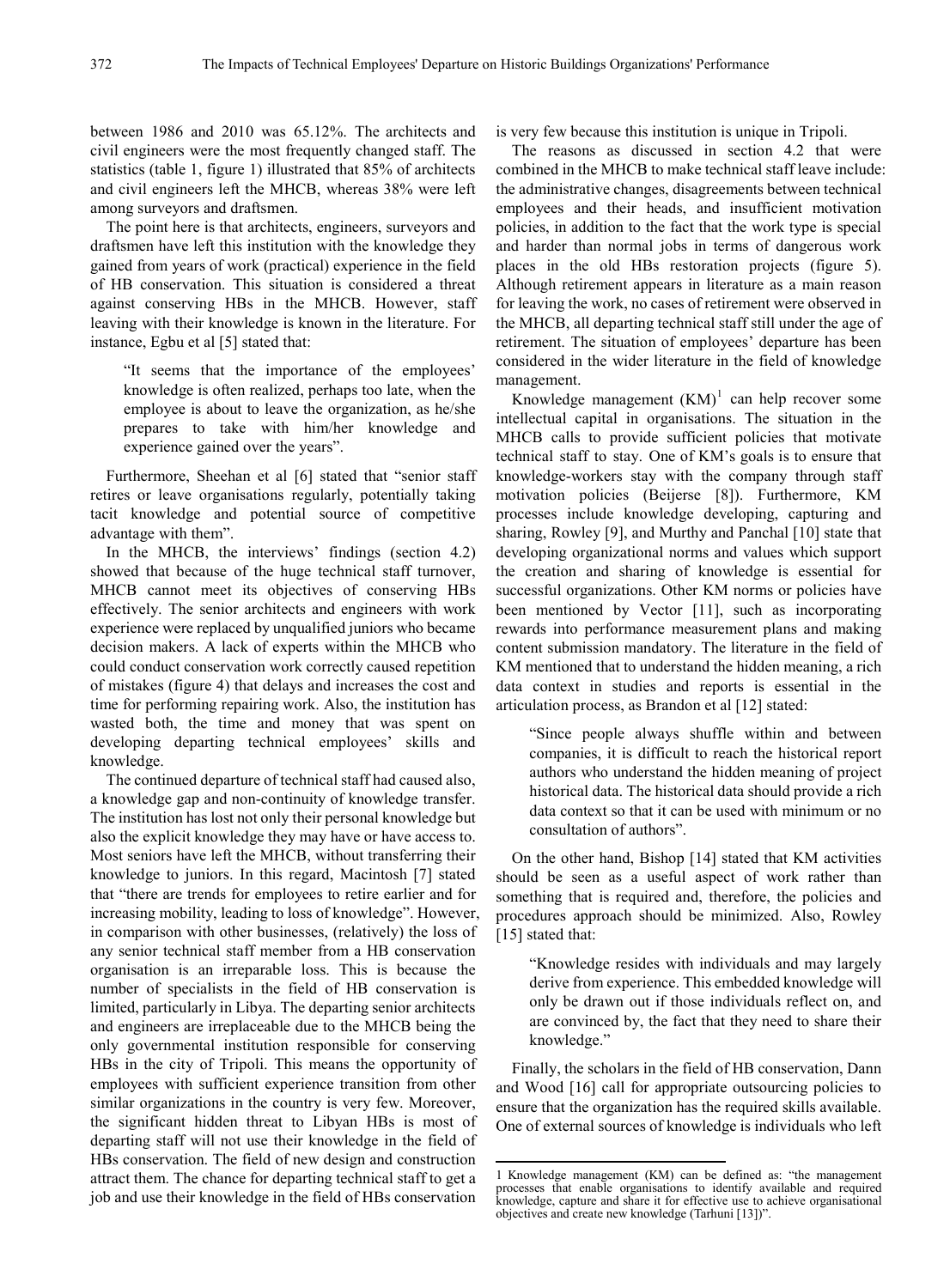their organizations after years of accumulated experiences.

Individuals who retired or left the MHCB after significant years of practical experience are still available but needs accessible. There is an opportunity to benefit from them, particularly those who are still interested in HBs and their conservation and have a willingness to share their knowledge in 'for instance' mentoring juniors, providing lectures and training courses. However, the organization has to know those knowledge holders, in other terms the organization should know-who have know-how knowledge. The literature review demonstrated that know-who is essential in organizations, for instance, Kamara et al [17] stated, it is knowledge regarding people with the skills for a specific task, and knowledge of the abilities of suppliers and subcontractors. Also, it is regarding "projects and the people who worked on them or CVs for staff that indicate their special knowledge" (Sun and Howard [18]). The coordinator of national group for protecting Libyan architectural heritage mentioned that knowledge regarding who can or has the ability to diagnose the defects in HBs, identify the right remedies or understand the restoration processes in HBs, is essential knowledge in responsible HB conservation organizations. The insufficiency of know-who knowledge aspects as observed by the author in the MHCB can be attributed to the lack of a data base that includes CVs and details of employees and specialists. Regarding an expertise/skills database, Bishop [19] stated that it is "used to source individuals, encouraging communication".

### **6. Conclusions**

The findings presented that a high rate of technical staff left the MHCB between 1986 and 2010. This situation caused a knowledge gap, damage to accumulated knowledge and impacted the performance of the MHCB in terms of repetition of mistakes in repairing HBs. Also, there is the cost of the time and money for rehabilitating technical staff and dealing with external consultancy offices. In the field of HB conservation, staff leaving is an irreparable loss. This is because the number of specialists is limited, particularly in Libya.

The significant hidden threat to Libyan HBs is most of departing staff will not use their knowledge in the field of HBs conservation. The chance for departing technical staff to get a job in the same field is very few and the opportunity of specialist transition from other organization to MHCB is very few because this institution is unique in Tripoli. In brief, disagreement between some employees and their heads and limited motivation policies in the MHCB combined with unhealthy and dangerous workplaces in old buildings contributing to a significant number of technical staff leaving. However, knowledge management (KM) efforts can help recover some intellectual capital in the MHCB through managing employees and documents' knowledge in particular: Providing appropriate staff motivation policies goals to share/capture knowledge and aid staff retention,

providing sufficient information technology that contributes with capturing and sharing knowledge in written or digital form and, establishing database that include information about local experts in the field of HBs conservation. Finally, dealing with external sources of knowledge that include individuals who left the MHCB or retired after significant years of practical experience for developing juniors' knowledge through organising formal/informal events for transferring and exchanging knowledge.

## **REFERENCES**

- [1] Tsoukas, H. (1996) 'The firm as a distributed knowledge system: a constructionist approach', Strategic Management Journal, 17(Winter Special Issue), pp. 1-25.
- [2] Rowley, J. (2001) 'Knowledge management in pursuit of learning: the Learning with Knowledge Cycle', *Journal of Information Science* 27 (4), pp. 227–237.
- [3] Consortium, E. (2007) Notes on the conservation restoration of architecture (buildings, monuments and sites).
- [4] Feilden, B. (1982) Conservation of Historic buildings. Oxford: Butterworth.
- [5] Egbu, C., S. Hari, S. Renukappa (2005) 'Knowledge management for sustainable competitiveness in small and medium surveying practices', *Structural Survey*, 23(1), pp. 7 - 21.
- [6] Sheehan, T., D. Poole, I. Lyttle and C. Egbu (2005) 'Strategies and Business Case for Knowledge Management', in C. Anumba, C. Egbue and P. Carrillo (ed.) *Knowledge management in Construction*. Oxford: Blackwell Puplishing Ltd, pp. 50-64.
- [7] Macintosh, A. (1999) *Knowledge management* Available at: http://www.aiai.ed.ac.uk/~alm/kamlnks.html#approach (Accessed: 9/2/2010).
- [8] Beijerse, R.P.u. (1999) 'Questions in Knowledge Management: Defining and Conceptualizing a Phenomenon', Journal of Knowledge Management, 3(2), pp. 94 -109.
- [9] Rowley, J. (2000) 'From learning organisation to knowledge entrepreneur', *Journal of Knowledge Management*, 4(1), pp. 7-15.
- [10] Murthy, G., S. Panchal (2011) A presentation oncomprehensive project on knowledge management. Available at:http://www.scribd.com/doc/74667358/8/the-cor e-components-of-km#page=35 (Accessed: 28/12/2011).
- [11] Vector, S. (2008) *Knowledge Management* Available at: http ://www.vectorstudy.com/management\_topics/knowledge\_m anagement.htm (Accessed: 25/1/2011).
- [12] Brandon et al (1995) *Integrated Construction Information*. London: E&FN Spon.
- [13] Tarhuni, S. (2013) *The Management of Knowledge in a Historic Building Conservation Organisation in Tripoli, Libya.* Ph.D thesis. University of Newcastle upon Tyne.
- [14] Bishop, J. (2009) *Managing Technical Knowledge to*